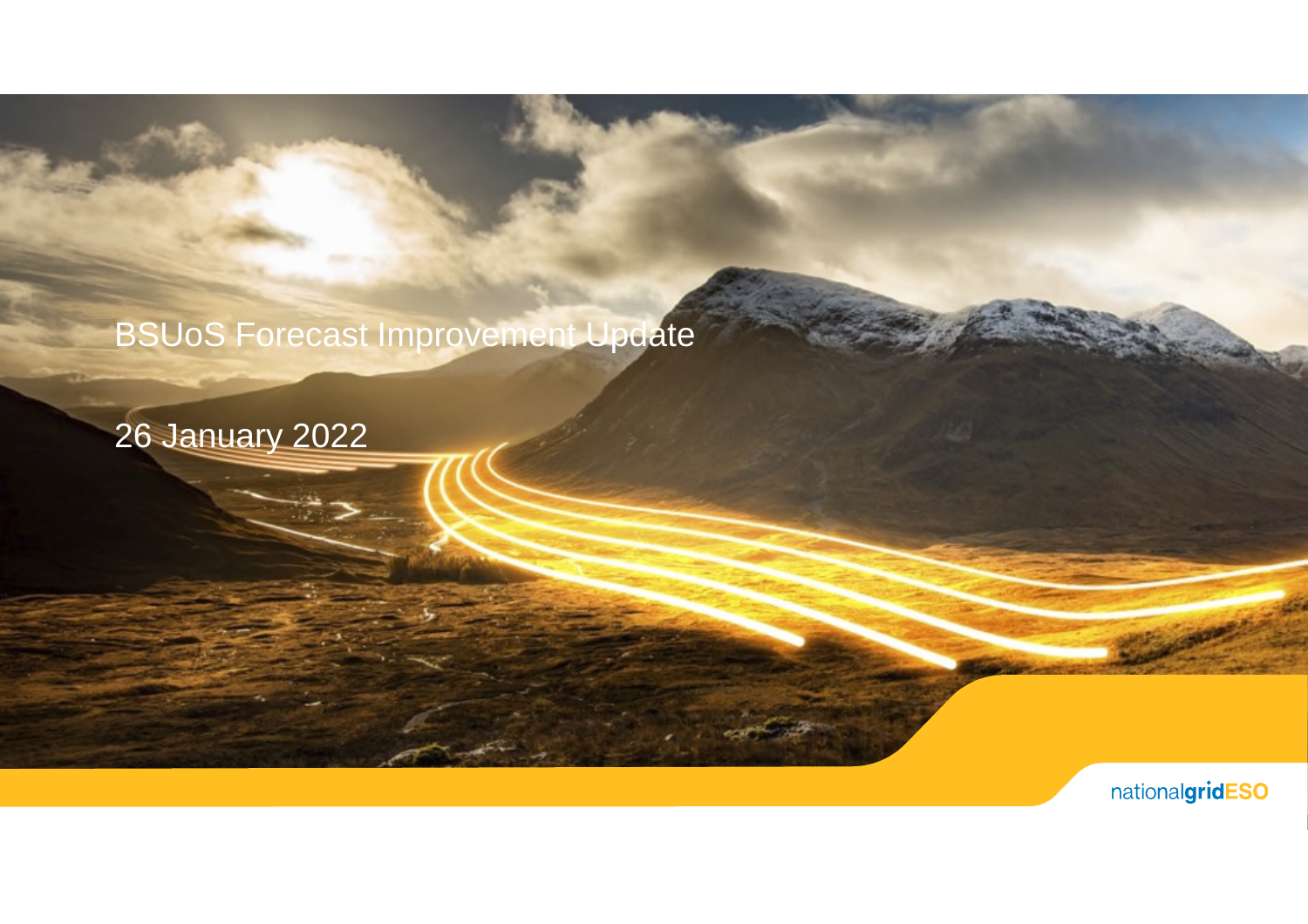#### BSUoS Forecasting Update

Balancing Services Use of System (BSUoS) charges are a tariff on users of the network to recover the costs we incur balancing the system.

#### **We are committed to continually improving our forecasting and to provide greater insight to the market around changing BSUoS costs.**

- We have been publishing more detailed BSUoS forecasts in recent years but we recognise that recently these have not been providing sufficient insight into costs and ultimately the charges system users will face.
- In our 5 point plan to manage constraints on the system we committed to improve transparency and insight into our forecasts of the costs incurred managing flows on the network.

#### **To address these challenges we have now published a forecast based on a new improved methodology.**

- This model moves away from the previous BSUoS forecasting linear model to a more comprehensive probabilistic model.
- It takes advantage of improved data inputs and we believe it will provide better insight into BSUoS costs over both short and longer timescales.
- We plan on making incremental improvements to the modelling and datasets included, including the 24month ahead Constraint Limit dataset. This will provide increased accuracy in our modelling forecast inputs.

#### **We want to provide clarity to the changes for our customers and other users of the forecast.**

• Please continue to feedback to us on your expectations in relation to the forecasts, this helps us present the information in a way that helps you and informs our future communications.

We would note that CMP381 has been approved from the 17<sup>th</sup> January 2022. This will place a cap of £20/MWh on BSUoS charges with any amounts above that being rolled into the 2022/23 charging year up to a maximum of £200m. The impact of this is not included in this month's forecast. nationalgridESO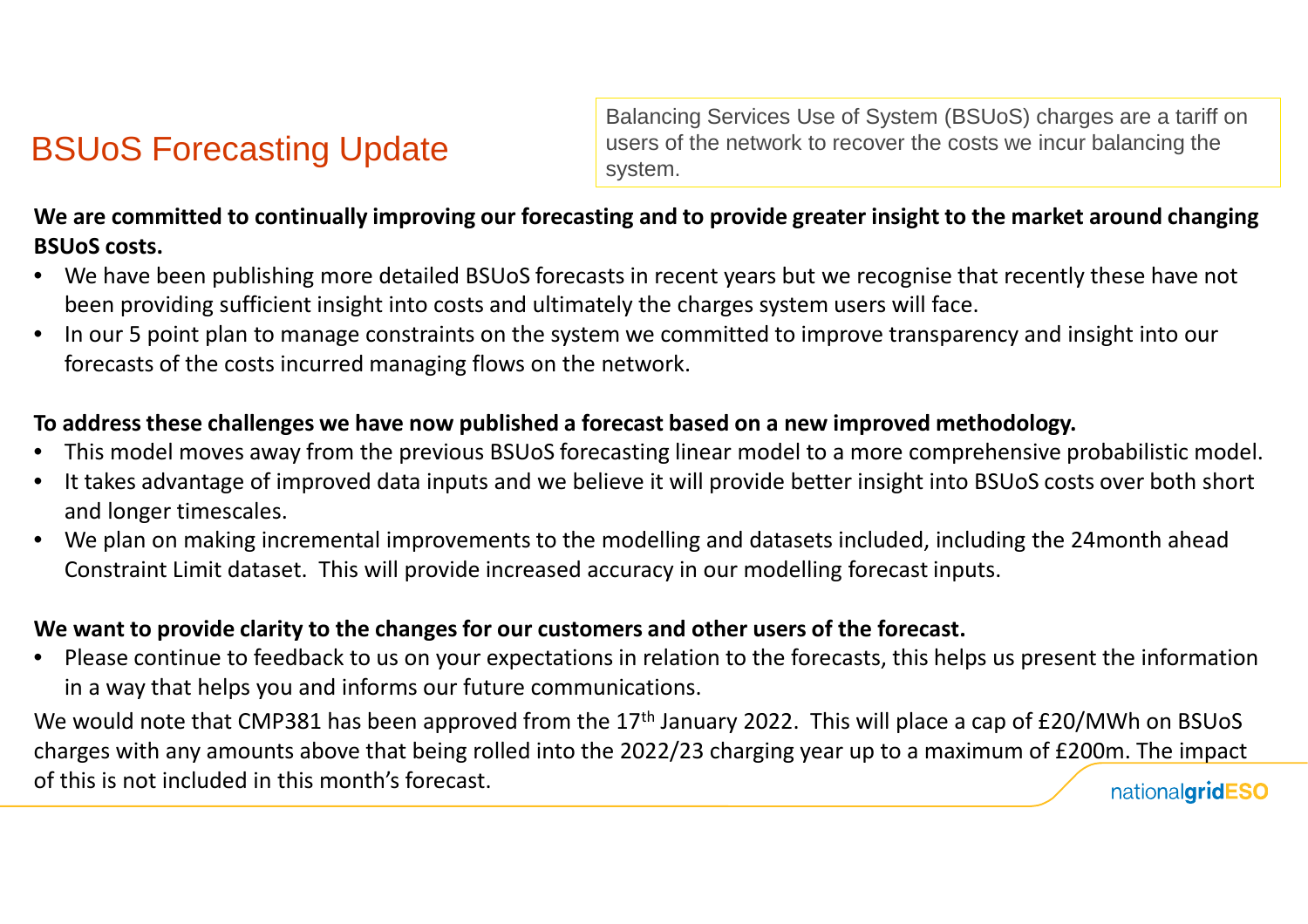### **BSUoS Forecast for Feb-22**

# nationalgridESO

|                                             |        |          |               |        |          |        |               |        |        |            | 24 month rolling forecast                          |          |        |               |        |        |          |               |          |        |        |               |        |        |
|---------------------------------------------|--------|----------|---------------|--------|----------|--------|---------------|--------|--------|------------|----------------------------------------------------|----------|--------|---------------|--------|--------|----------|---------------|----------|--------|--------|---------------|--------|--------|
| 20<br>18<br>16<br>14<br>12<br>10            |        |          |               |        |          |        |               |        |        |            |                                                    |          |        |               |        |        |          |               |          |        |        |               |        |        |
| $Feb-22$<br>$Mar-22$<br>Apr -22<br>May-22   |        | $Jun-22$ | <b>Jul-22</b> | Aug-22 | $Sep-22$ | Oct-22 | <b>Nov-22</b> | Dec-22 |        | $18n - 23$ | Feb-23<br>- Estimated BSUoS Charge Central (E/MWh) | $Mar-23$ | Apr-23 | May-23        | Jun-23 |        | $Jul-23$ | <b>Aug-23</b> | $Sep-23$ | Oct-23 | Nov-23 | Dec-23        | Jan-24 |        |
|                                             | Feb-22 | Mar-22   | Apr-22        | M y 22 | Jun-22   | Jul-22 | Aug. 22       | Sep-22 | Oct-22 |            | Nov-22 Dec-22                                      | Jan-23   |        | Feb-23 Mar-23 | Apr-23 | May-23 | Jun-23   | $JU$ $+23$    | Aug. 23  | Sep-23 | Oct-23 | Nov-23 Dec-23 |        | Jan 24 |
| <b>Balancing Costs (Central) Em</b>         | 321    | 305      | 287           | 256    | 222      | 195    | 182           | 200    | 204    | 196        | 202                                                | 187      | 217    | 227           | 201    | 217    | 213      | 210           | 213      | 242    | 247    | 216           | 254    | 205    |
| Estimated Internal BSUoS & ESO Incentive Em | 21.71  | 24.04    | 23.26         | 24.04  | 23.26    | 24.04  | 24.04         | 23.26  | 24.04  | 23.26      | 24.04                                              | 24.04    | 21.71  | 24.04         | 23.26  | 24.04  | 23.26    | 24.04         | 24.04    | 23.26  | 24.04  | 23.26         | 24.04  | 24.04  |
| <b>BSUoS Cost Recovery Em</b>               | 5.20   | 5.80     | 0.00          | 0.00   | 0.00     | 0.00   | 0.00          | 0.00   | 0.00   | 0.00       | 0.00                                               | 0.00     | 0.00   | 0.00          | 0.00   | 0.00   | 0.00     | 0.00          | 0.00     | 0.00   | 0.00   | 0.00          | 0.00   | 0.00   |
| ALoMCP Em                                   | 1.67   | 1.67     | 0.00          | 0.00   | 0.00     | 0.00   | 0.00          | 0.00   | 0.00   | 0.00       | 0.00                                               | 0.00     | 0.00   | 0.00          | 0.00   | 0.00   | 0.00     | 0.00          | 0.00     | 0.00   | 0.00   | 0.00          | 0.00   | 0.00   |
| CMP345/350 Deferred Costs Em                | 1.66   | 1.84     | 0.00          | 0.00   | 0.00     | 0.00   | 0.00          | 0.00   | 0.00   | 0.00       | 0.00                                               | 0.00     | 0.00   | 0.00          | 0.00   | 0.00   | 0.00     | 0.00          | 0.00     | 0.00   | 0.00   | 0.00          | 0.00   | 0.00   |
| <b>CMP381 Deferred Costs Em</b>             | 0.00   | 0.00     | 0.00          | 0.00   | 0.00     | 0.00   | 0.00          | 0.00   | 0.00   | 0.00       | 0.00                                               | 0.00     | 0.00   | 0.00          | 0.00   | 0.00   | 0.00     | 0.00          | 0.00     | 0.00   | 0.00   | 0.00          | 0.00   | 0.00   |
| Total BSUoS (Central) Em                    | 351    | 338      | 310           | 280    | 245      | 219    | 206           | 223    | 228    | 219        | 226                                                | 211      | 239    | 251           | 224    | 241    | 236      | 234           | 237      | 265    | 271    | 239           | 278    | 229    |
| <b>Estimated BSUoS Volume (TWh)</b>         | 44.70  | 45.99    | 40.04         | 37.86  | 35.66    | 36.44  | 36.73         | 38.17  | 40.75  | 48.75      | 49.68                                              | 53.73    | 44.70  | 45.99         | 40.04  | 37.86  | 35.66    | 36.44         | 36.73    | 38.17  | 40.75  | 48.75         | 49.68  | 53.73  |
| Estimated BSUoS Charge Central (£/MWh)      | 7.86   | 7.36     | 7.75          | 7.40   | 6.88     | 6.01   | 5.61          | 5.85   | 5.60   | 4.50       | 4.55                                               | 3.93     | 5.34   | 5.46          | 5.60   | 6.37   | 6.62     | 6.42          | 6.45     | 6.95   | 6.65   | 4.91          | 5.60   | 4.26   |

Our forecasts available at the ESO Data Portal:

https://data.nationalgrideso.com/balancing/monthly-balancing-services-use-of-system-bsuos-forecast-reports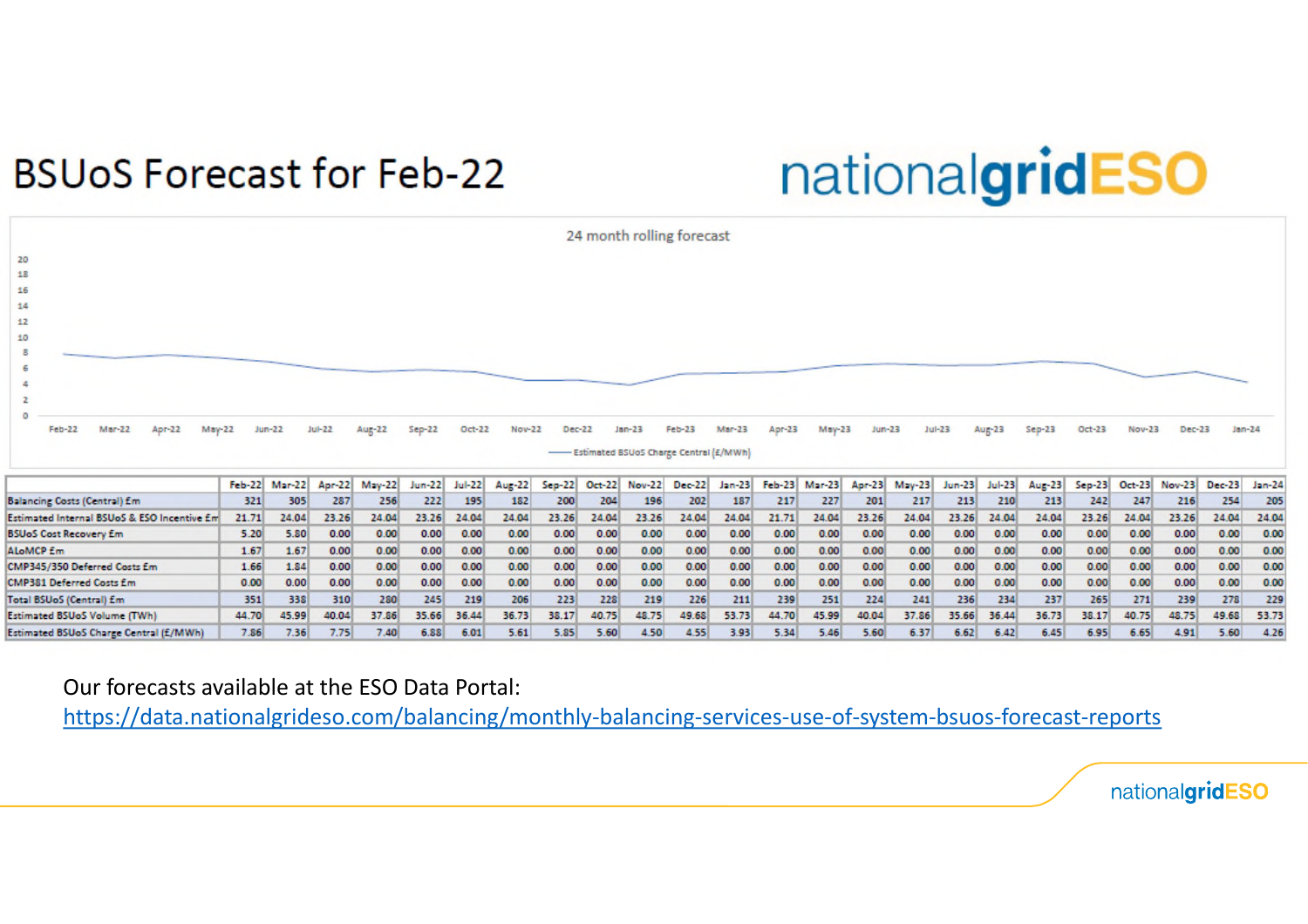### Balancing Cost Forecast Modelling Overview

Our balancing cost forecast development sought to produce a forecast with explanatory power, which has explicit drivers capturing what we know about future changes to the system and acknowledges the level of uncertainty driven by chance or unforecastable events and conditions.

- To forecast the overall costs, we model the different component costs, each with different drivers and magnitude of variability. Then aggregate to determine the total control room balancing cost.
	- The forecast is at monthly resolution with a horizon of up to 36 months.
- To forecast for a wide timescale, we use a blended output approach. This combines the output of different models capturing the variability over different time scales.
	- For shorter time scales the forecast is mostly dependent on time-series modelling using historic costs modified to reflect future conditions, and explanatory variables to capture weather and wholesale electricity price variability.
	- For longer time scales a forecast is made based on the central scenario of network and market development.
		- Monte Carlo techniques are then employed to find the variability around the central forecast, capturing the inherent variability driven by the explanatory variables and the uncertainty in the scenarios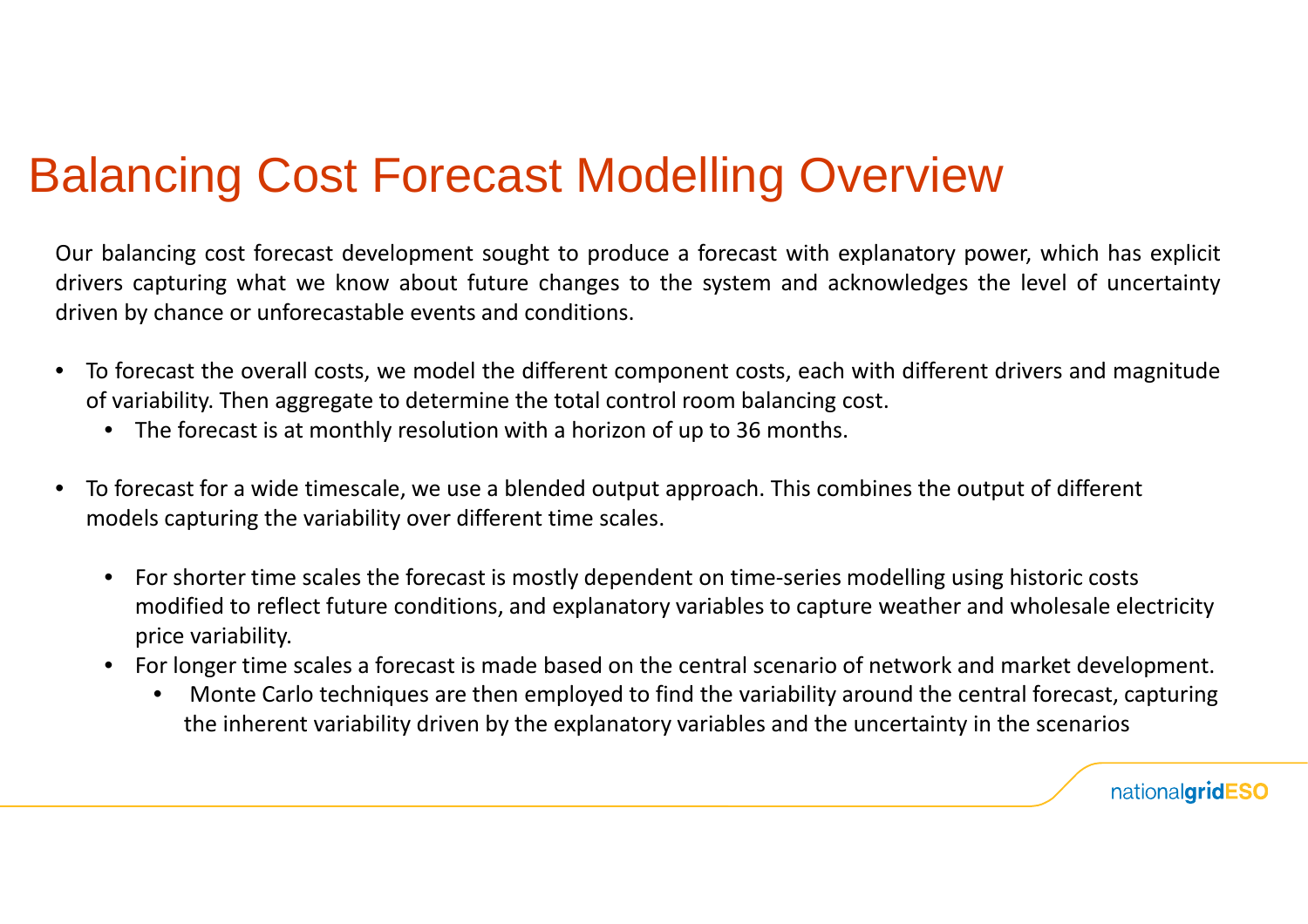# Balancing Cost Variability

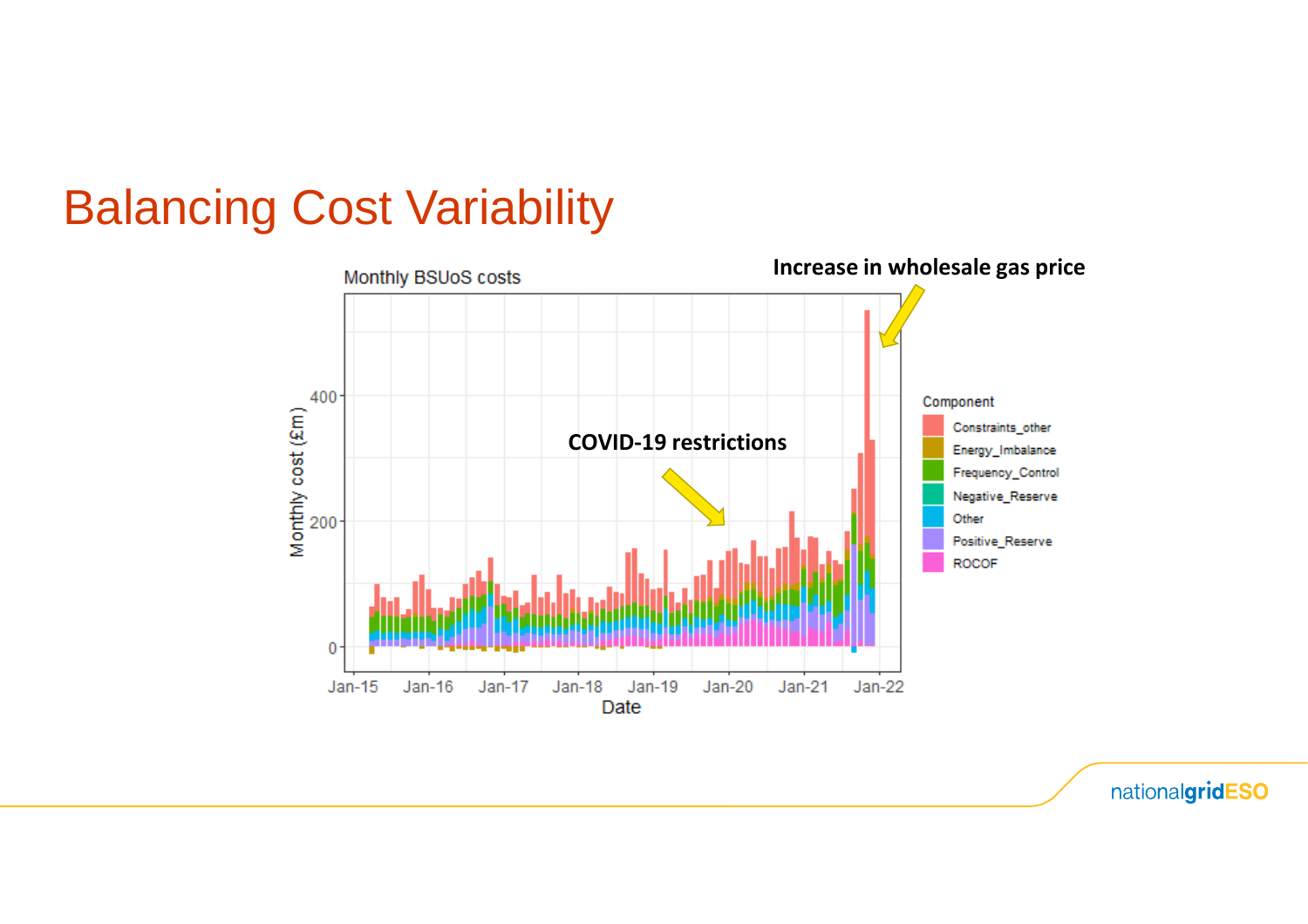# Modelling Variability

We first identify the main drivers of cost variability.

- Wholesale electricity costs
- Government and Regulatory policy
- Network changes
- ESO Policies
- Weather variability
- Network and generator outages
- 

### Impact of variability **Example 20** Finally and the Large unexpected events

- **Weather impacts:**
	- High wind output leads to higher constraint costs
- **Major outages** of generators, interconnectors or transmission equipment lead to higher management costs
- **Wholesale electricity costs**
	- Prior to recent increases we had made an assessment of reasonable variation

Drivers of variability

- Subsequent to the gas price surge we have reassessed
- **Network improvements** alter constraint costs particularly
- Further ahead, uncertainty in **future regulatory changes or government and ESO policies** affect potential future costs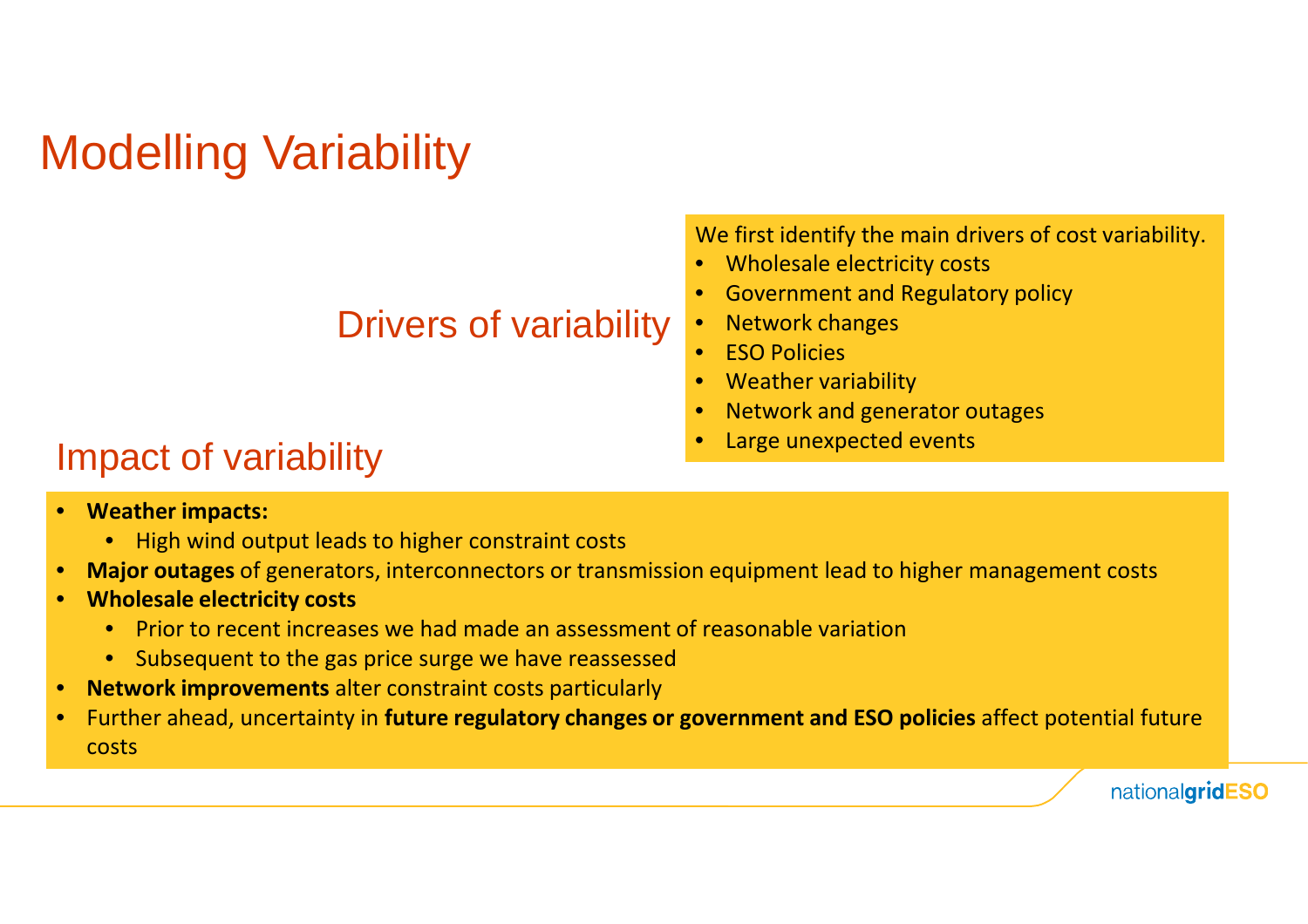# Drivers of variability

| <b>Driver</b>                              | $0-1$ year                                                                                | 1-2 years                                                   | 2-3 years                                 |  |  |  |  |  |
|--------------------------------------------|-------------------------------------------------------------------------------------------|-------------------------------------------------------------|-------------------------------------------|--|--|--|--|--|
| <b>Wholesale electricity price</b>         | Variability due to weather and geopolitical factors                                       |                                                             |                                           |  |  |  |  |  |
| <b>Government Regulation</b><br>and Policy | Known policies and details<br>Range of policies and regulation possible                   |                                                             |                                           |  |  |  |  |  |
| <b>Network Changes</b>                     | Network configuration known                                                               | Network upgrades known but completion date / delays unclear |                                           |  |  |  |  |  |
| <b>ESO policies</b>                        | Known policies and details                                                                | Broad policy view, details tbc                              | Range of policies but no<br>decision made |  |  |  |  |  |
| <b>Weather variability</b>                 | Weather variability: predictability approximately constant across all relevant lead times |                                                             |                                           |  |  |  |  |  |
| <b>Network and generator</b><br>outages    | Planned outages known                                                                     | All outages unknown                                         |                                           |  |  |  |  |  |
| Large unexpected events                    | Can occur at any time                                                                     |                                                             |                                           |  |  |  |  |  |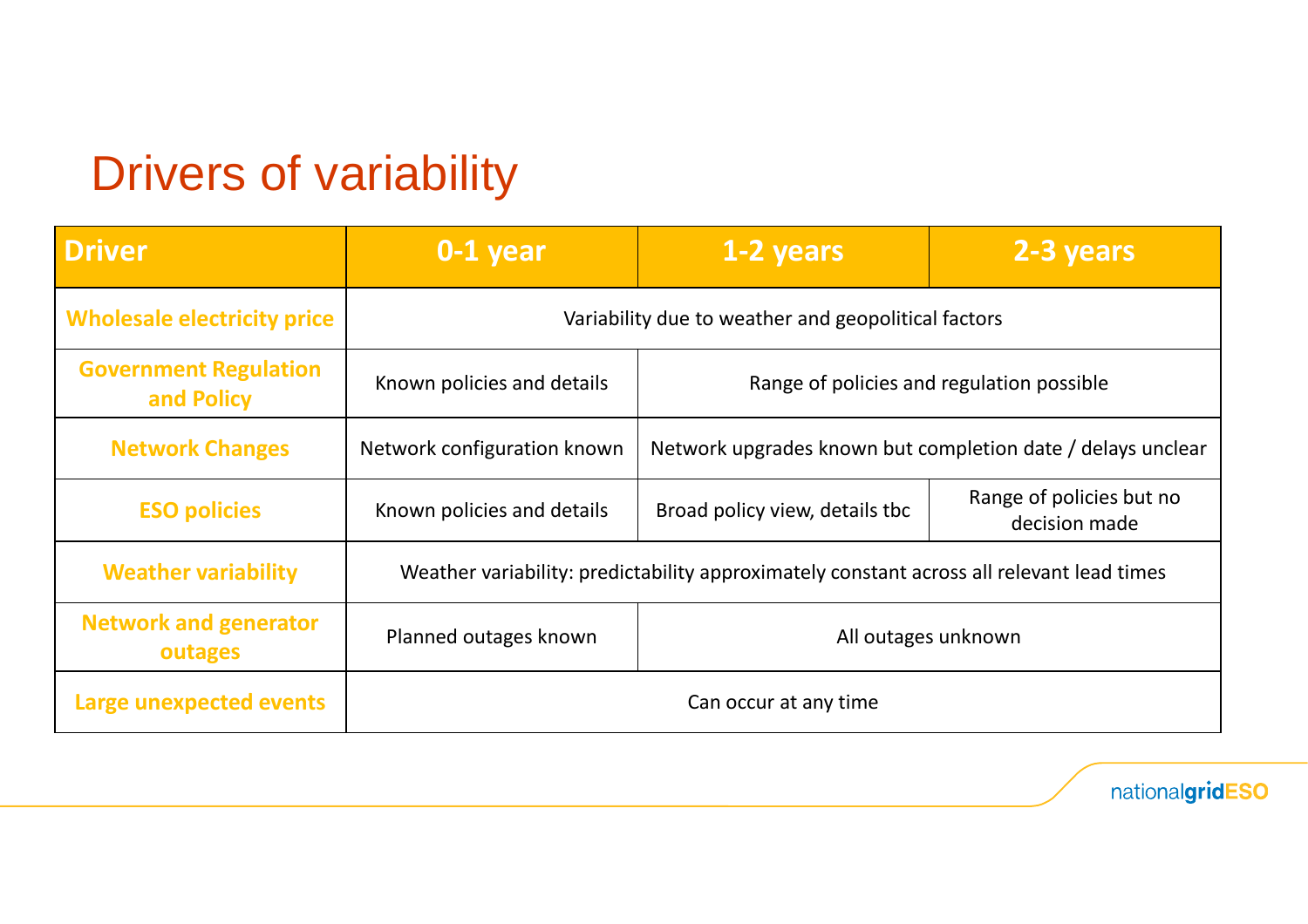# Time-series models

- Time-series models using historic costs and explanatory variables to capture the short-term cost variability.
- Two time series models used: Persistence and Auto-regressive integrated moving average with explanatory variables (ARIMAX).
- Explanatory variables used to capture the variability due to weather and wholesale electricity price.
- Large uncertainty in the explanatory variables at all time scales. It is not possible to accurately forecast the weather variables at lead times of greater than approximately 10-15 days.
- Monte Carlo simulation models utilise 50,000 simulations based on different magnitudes of the explanatory variables. They provide a representation of the uncertainty in the forecast.
- Residual variability (dependent on lead-time) added for each simulation to represent unexpected event variability.

| <b>Driver</b>                              | 0-1 year                                                               |
|--------------------------------------------|------------------------------------------------------------------------|
| Large unexpected<br>events                 | Can occur at any time                                                  |
| <b>Wholesale electricity</b><br>price      | Variability due to weather<br>and geopolitical factors                 |
| <b>Weather variability</b>                 | Weather variability<br>approximately constant<br>across all lead times |
| <b>Government Regulation</b><br>and Policy | Known policy and details                                               |
| <b>Network Changes</b>                     | Network configuration<br>known                                         |
| <b>Network and generator</b><br>outages    | Planned outages known                                                  |
| <b>ESO policies</b>                        | Known policy and details                                               |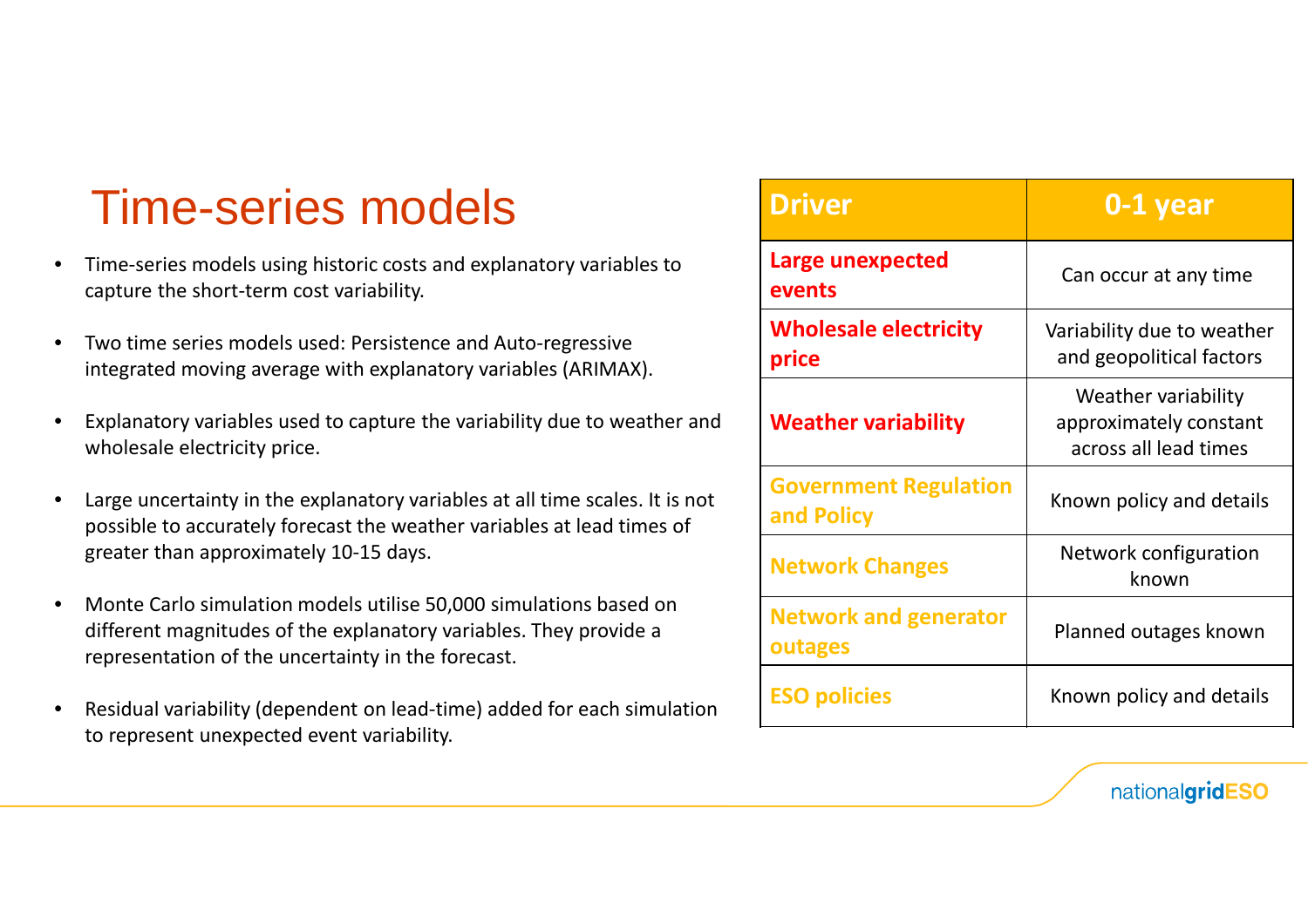# Long-term models

- Central forecast is made for each cost component based on the scenarios of network and market development.
- New costs are added for markets which are expected to develop over the forecast period based on NGESO policy.
- **Frequency control:** Central forecast based on scenarios (provided by Structuring and Optimisation team) which outline DC pipeline etc.
- **Constraints:** Central forecast based on scenarios of proposed future network developments outlined in NOA6 study<sup>1</sup>.
- **All other components:** central forecasts based on recent costs. No largescale driver in the pipeline leading to shift in central cost.
- Monte Carlo techniques are employed to find range for each cost element, capturing the inherent variability driven by the explanatory variables.
- Residual variability (dependent on lead-time) added for each simulation to represent unexpected event variability.

| <b>Driver</b>                                        | 1-2 years                                                           | 2-3 years                                    |  |  |  |  |  |
|------------------------------------------------------|---------------------------------------------------------------------|----------------------------------------------|--|--|--|--|--|
| <b>Wholesale</b><br>electricity price                | Variability due to weather and<br>geopolitical factors              |                                              |  |  |  |  |  |
| Government<br><b>Regulation and</b><br><b>Policy</b> | Range of policies and regulation possible                           |                                              |  |  |  |  |  |
| <b>Network Changes</b>                               | Network upgrades known but completion<br>date and delays unclear    |                                              |  |  |  |  |  |
| <b>ESO policies</b>                                  | Policy decided but<br>details unclear                               | Range of policies<br>but no decision<br>made |  |  |  |  |  |
| <b>Weather variability</b>                           | Weather variability approximately<br>constant across all lead times |                                              |  |  |  |  |  |
| <b>Network and</b><br>generator outages              | All outages unknown                                                 |                                              |  |  |  |  |  |
| Large unexpected<br>events                           | Can occur at any time                                               |                                              |  |  |  |  |  |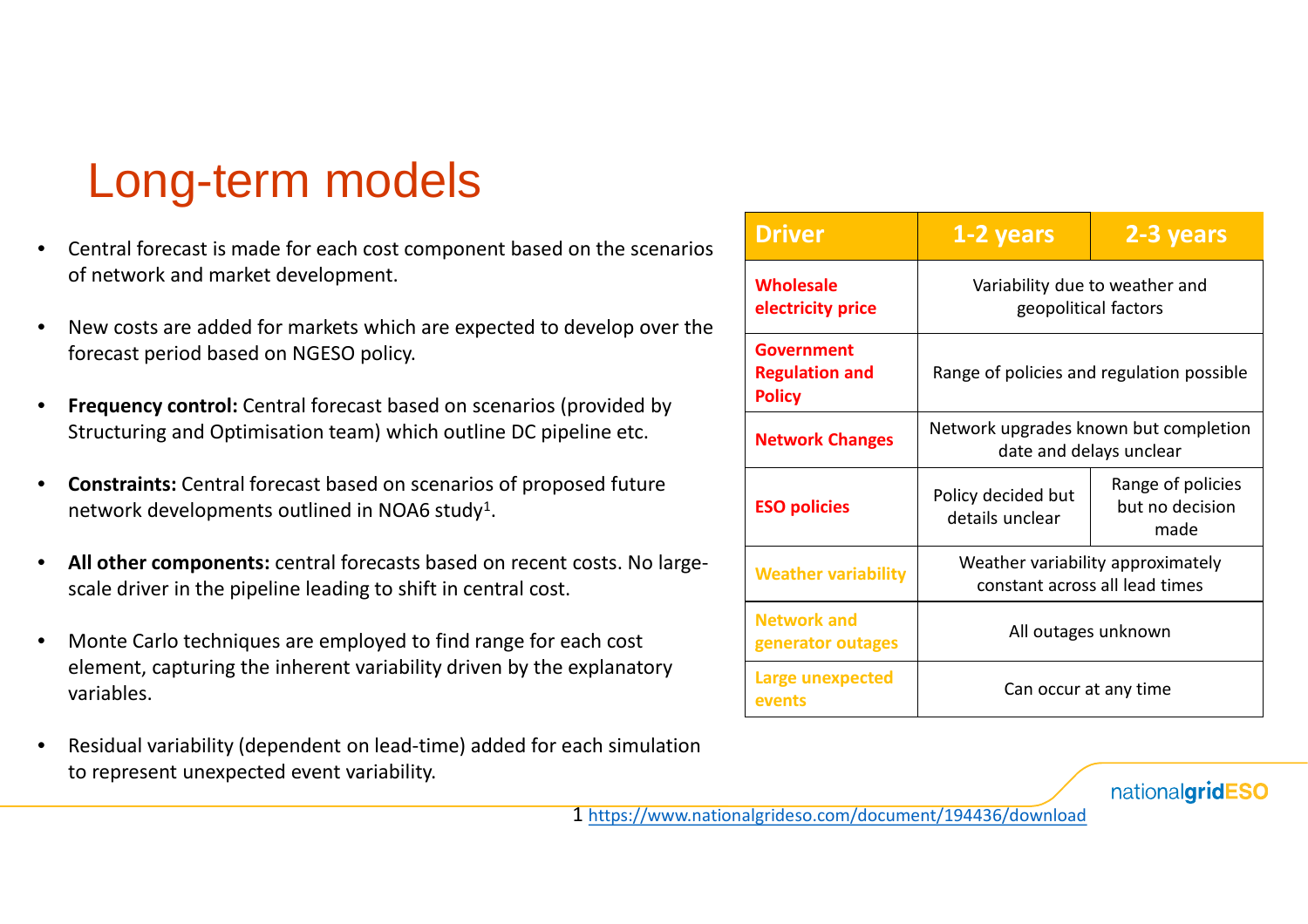# Blending of models: example

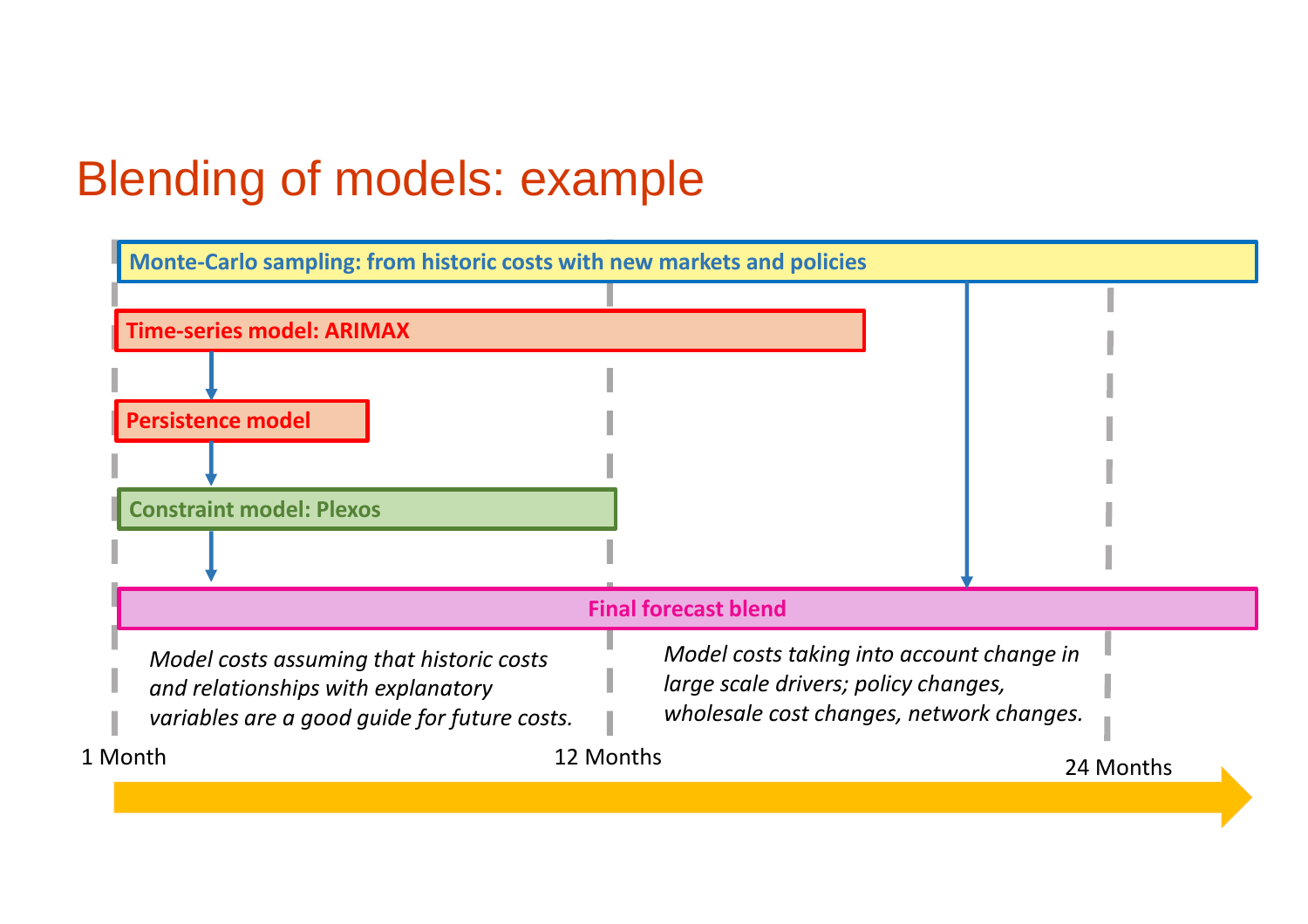#### Summary of BSUoS Forecasting Modelling improvements

#### **We are committed to continually improving our forecasting and to provide greater insight to the market around changing BSUoS costs.**

• There are several drivers of variability inherent in forecasting BSUOS and each brings with it impacts on the overall variability of the forecast.

#### **We have now published a forecast based on a new improved methodology.**

- This model moves away from the previous BSUoS forecasting linear model to a more comprehensive probabilistic model.
- It takes advantage of improved data inputs and we believe it will provide better insight into BSUoS costs over both short and longer timescales.
- We plan on making incremental improvements to the modelling and datasets included, including the 24month ahead Constraint Limit dataset. This will provide increased accuracy in our modelling forecast inputs.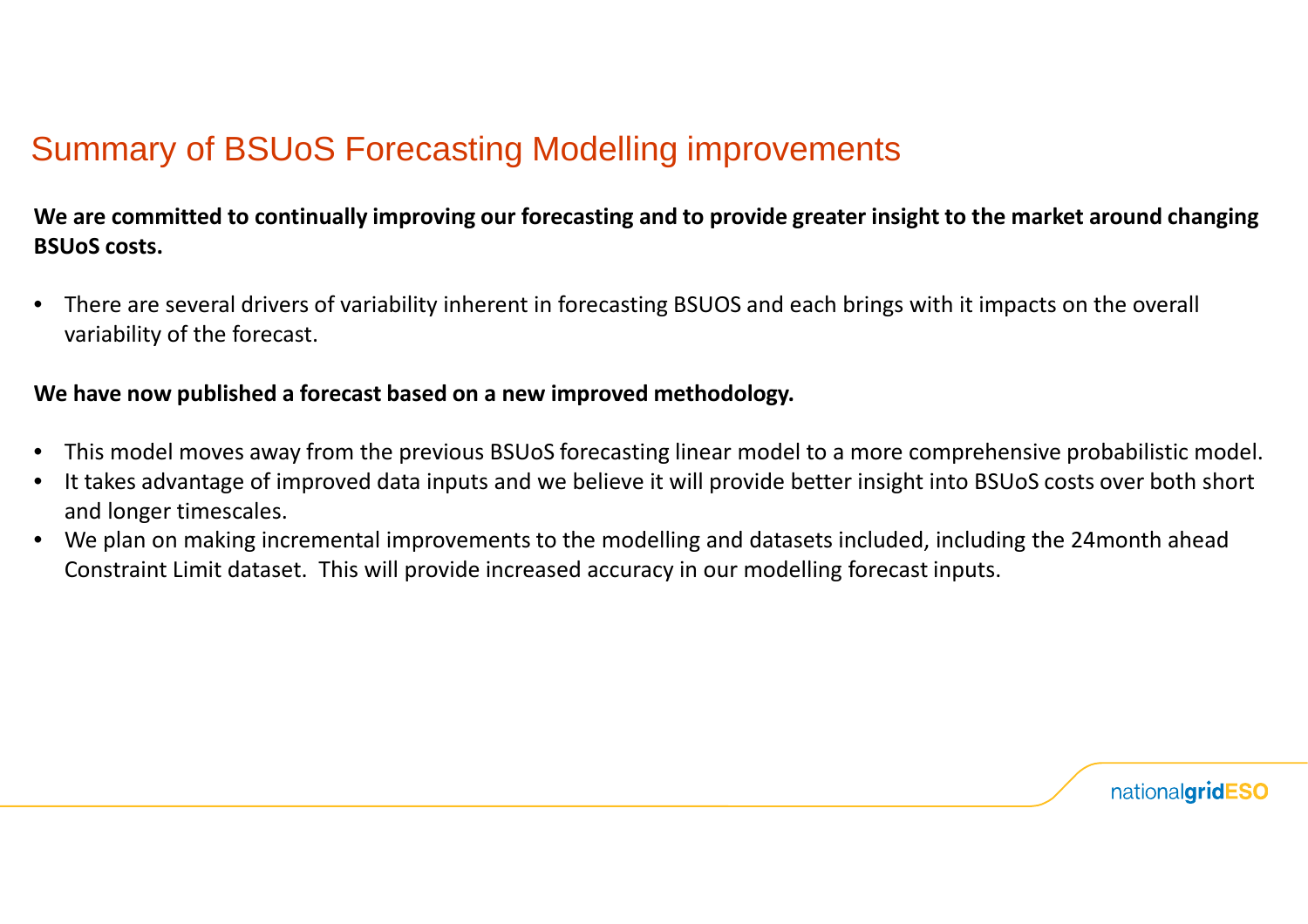#### BSUoS Forecast Improvement Timescales



**For any feedback on our approach and timescales for change please get in touch:** .box.NC.Customer@nationalgrideso.com